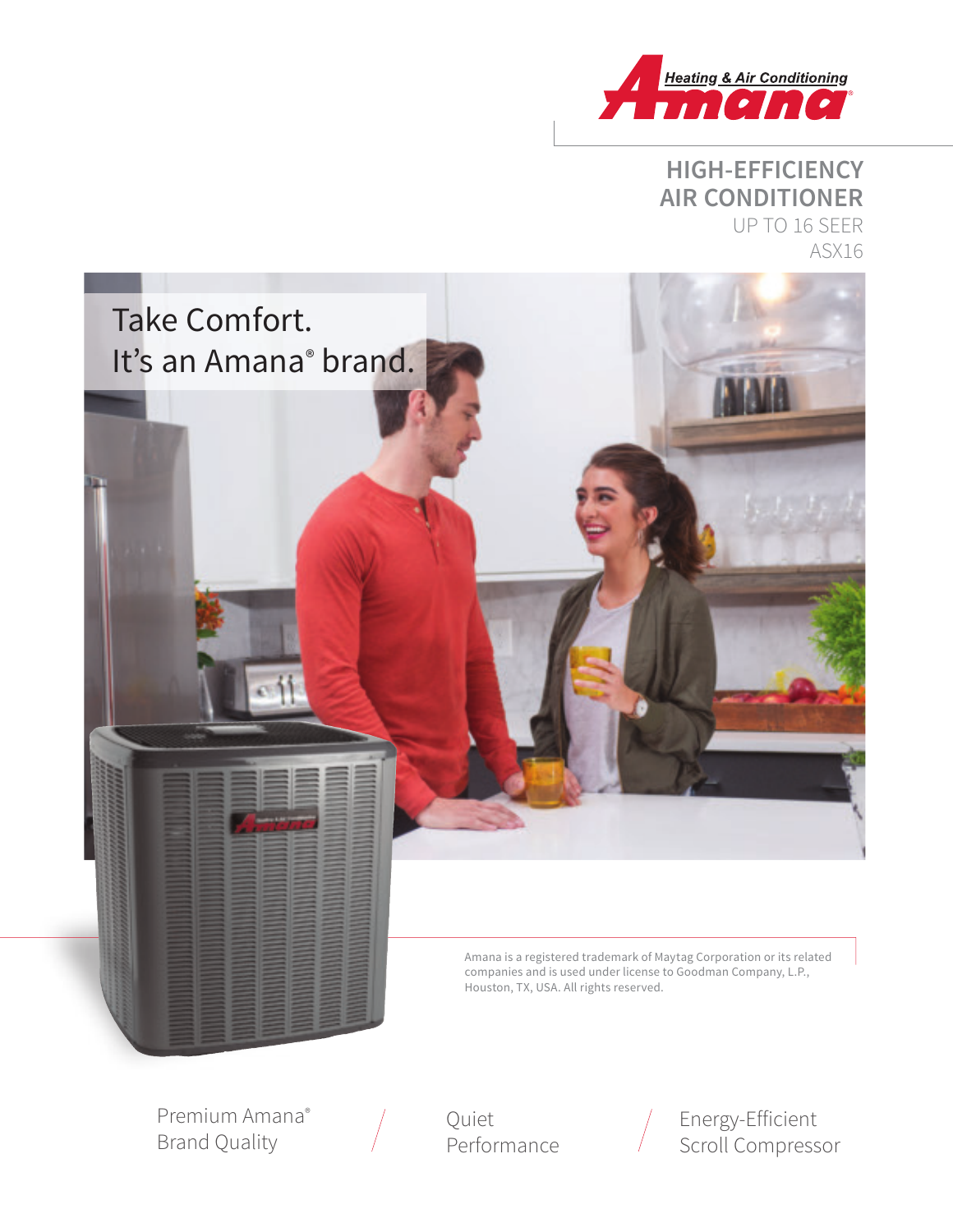**HIGH-EFFICIENCY AIR CONDITIONER**

ASX16 | UP TO 16 SEER



#### **Copeland® CoreSense Diagnostics**

Constantly monitoring the performance of your Amana brand air conditioner, this advanced diagnostics system provides insight for accurate troubleshooting and quick diagnosis and repairs. Using the compressor as a sensor, CoreSense Diagnostics delivers active protection and will proactively shut the system down should it detect conditions that could damage to compressor. As a result, catastrophic failures and extensive, costly repairs are often avoided.



#### **Quiet Performance**

You can be assured that your Amana brand air conditioner will provide you with quiet operation. To minimize operating sounds, we've acoustically engineered our systems with enhancements that include a compressor sound-reduction cover made of high-density foam and a specially designed sound-control top.



#### **Energy Efficiency**

Energy efficiency equates to cost savings. Your Amana brand ASX16 Air Conditioner offers up to 16 SEER energyefficiency performance. "SEER" stands for Seasonal Energy Efficiency Ratio, a measure used by the U.S. Department of Energy to rate the cooling efficiency of air conditioners and heat pumps. The higher the SEER, the greater the efficiency—and the lower the operating cost. Compared to lower SEER units found in many homes, an Amana brand ASX16 Air Conditioner can providesignificant savings on your electric bill.

# Distinguishing features: **How the Amana<sup>®</sup> brand makes your decision easier** Distinguishing features:

The purchase of an indoor comfort system is not one to be taken lightly. However, it's one you can make with an air of confidence when you consider all that distinguishes the venerable Amana<sup>®</sup> brand.

#### Comforting craftsmanship

Innovative engineering, world-class manufacturing processes and the relentless drive to ensure each unit lives up to our uncompromising standards — these attributes define the Amana brand and result in the premium performance homeowners have come to expect from an American legend. Assembled in facilities in Tennessee and Texas, Amana brand products are built to last and last and last.

Confidence-inspiring compressor With Amana brand air conditioners, your comfort and savings start with a high-efficiency Copeland<sup>®</sup> scroll compressor designed to provide years of reliable cooling comfort. Featuring the latest compression technology, overload protection and efficient design, the scroll compressor is

complemented by our durable, highefficiency condensing coil, which is made with corrugated aluminum fins and refrigeration-grade copper tubing.

#### The security of the Amana brand's amazing limited warranties\*

To truly seal the deal, Amana brand indoor comfort systems are backed by industry-leading limited warranties\*. The majority of our HVAC products are covered by a Lifetime Unit Replacement Limited Warranty\*, while all Amana brand products feature a 10-Year Parts Limited Warranty\*. Together these warranties combine to offer homeowners a level of purchase protection that's the stuff of legend.

#### **LIMITED WARRANTY\* PROTECTION**



\* Complete warranty details available from your local dealer or www.amana-hac.com. To receive the Lifetime Unit Replacement Limited Warranty (good for as long as you own your home) and 10-Year Parts Limited Warranty, online registration must be completed within 60 days of installation. Online registration is not required in California or Quebec.

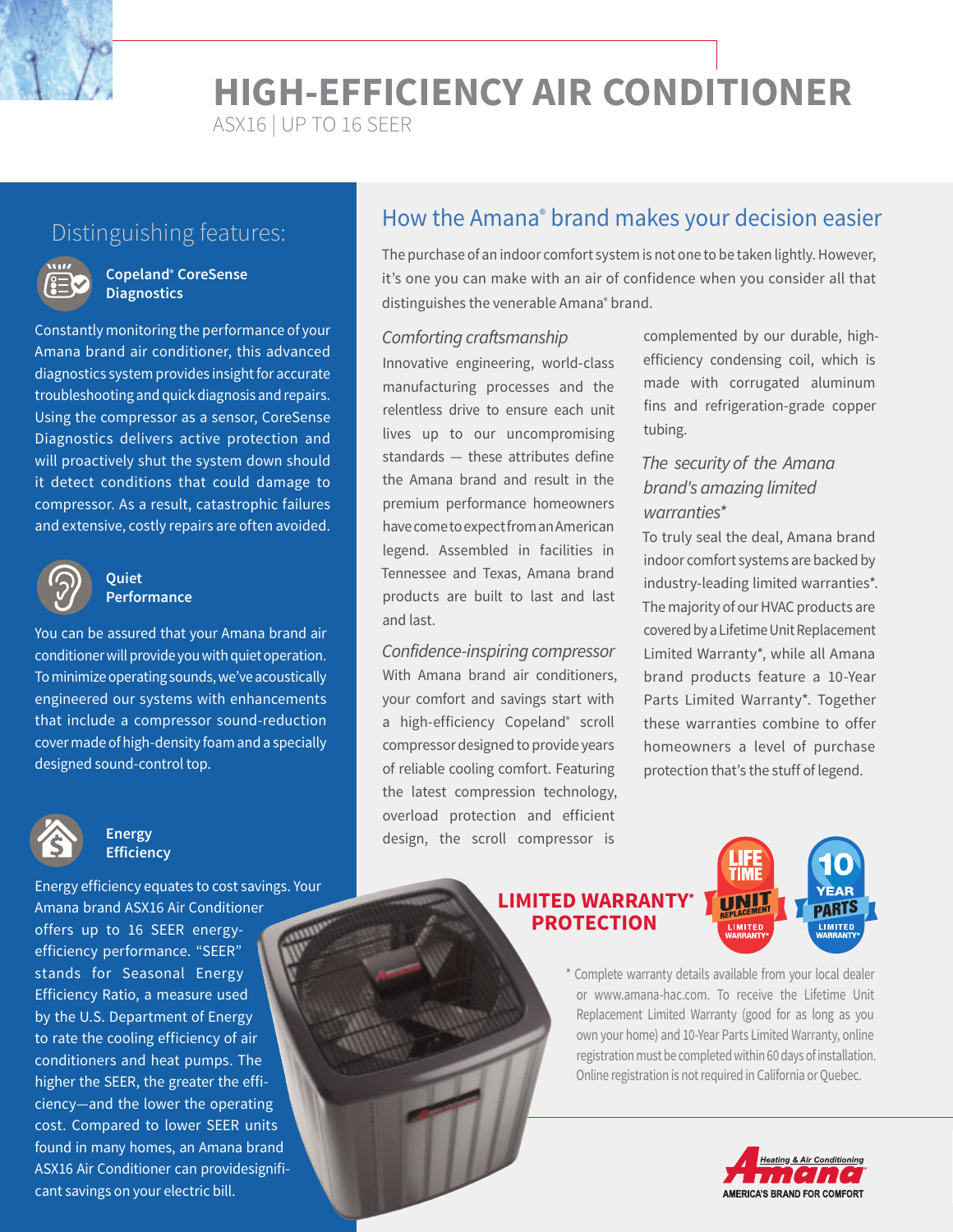

# The Amana® brand ASX16 Energy-Efficient Air Conditioner advantages:

- High-Efficiency Scroll Compressor Designed to provide years of reliable cooling comfort, it provides up to 16 SEER cooling performance for lower energy bills compared to lower SEER compressors.
- $\bullet$  Single-Speed Condenser Fan Motor With advanced fan design, it provides dependable, quiet airflow across the condensing coil.
- LCopeland® CoreSense Diagnostics Advanced diagnostics constantly monitor your air conditioner system, reducing failures and pinpointing trouble spots for a fast fix.
- LEfficient Cooling Capacity Five millimeter, refrigeration-grade premium copper tubing and aluminum fin condenser coil configuration deliver outstanding heat transfer properties with R-410A refrigerant.
- LFactory-Installed Inline Filter Drier Protects the refrigerant system from dirt and moisture for longer service life compared to a unit without a filter drier.
- $\bullet$  Quiet Operation Acoustically engineered, highdensity sound control blanket helps to reduce noise levels compared to units without sound blankets for years of quiet comfort.
- $\bullet$  Heavy-Gauge Galvanized Steel Enclosure with Sound-Control Top – With advanced fan design, it provides dependable, quiet airflow across the condensing coil.

#### **EXTENDED SERVICE PLANS AVAILABLE**

For even greater peace-of-mind, ask your dealer or visit our website at www.amana-hac.com for more details about Asure<sup>sM</sup>, an affordable Parts and/or Labor Extended Service Plan for your entire Amana brand HVAC system.

### A legacy of comfort The impeccable reputation of an American original

Amana brand heating and cooling systems are a part of the enduring legacy of one of America's most recognized and respected brands. Originating eight decades ago in Amana, Iowa, the brand is synonymous with long-lasting, premium quality products — from home appliances to heating and air conditioning equipment. Chances are, you and generations before you have enjoyed the dependable performance and longevity the Amana brand continues to deliver.







Proper sizing and installation of equipment is critical to achieve optimal performance. Split system air conditioners and heat pumps must be matched with appropriate coil components to meet **ENERGY STAR**® criteria. Ask your contractor for details or visit

www.energystar.gov.